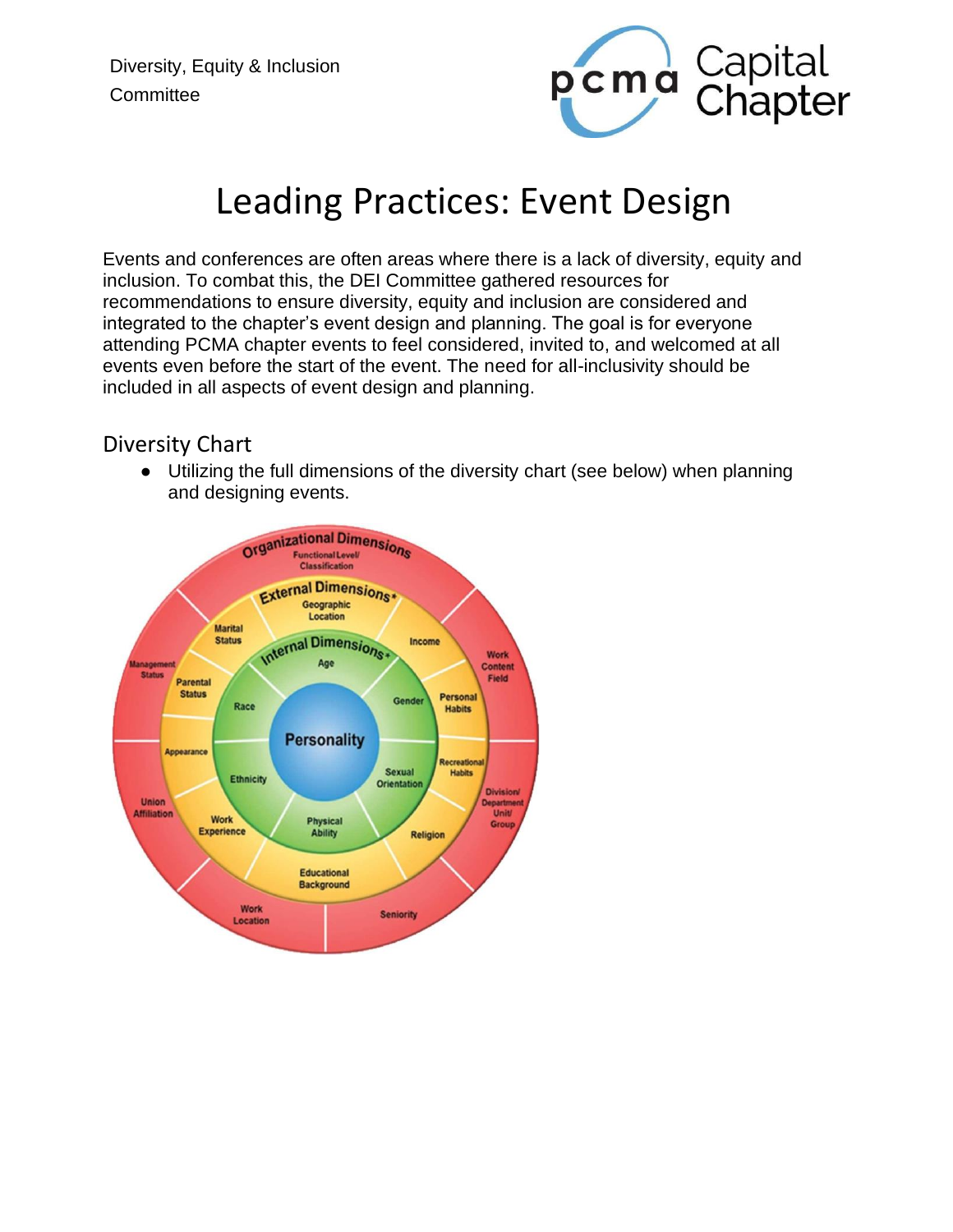

### Event Diversity: How to Make Events Inclusive

- Fight your unconscious bias when designing events consider the individual needs of people from a range of ages, religions, abilities, and ethnicities
- $\bullet$  Supply chain look for local and diverse suppliers
- $\bullet$  Improve accessibility make the event accessible to all; for example, offer reduced fees for students
- Dedicate adequate time on panel selection intentionally seek out diverse speakers

## The State of Inclusion in Meetings & Events

- Select event dates that do not coincide with religious holidays
- Conduct a site visit to determine the accessibility of the destination and the venue
- Discuss with the caterers about inclusivity goals and needs for the event
- Select speakers/presenters that reflect the diversity of the audience you wish to attract
- Coordinate internal planning meetings focused on inclusive event design and planning
- Ensure venues have the following attributes:
	- Accessible parking and ramps near the entrance
	- Doors that are accessible, with curb cuts nearby, and without gravel or grass
	- A clear path of travel once inside the venue
- For large events, a leading practice would be to reserve space for attendees with differing abilities and their guests, or to provide them with early access to the space

#### A Guide to Planning Inclusive Events

- Consider how you can make your events accessible and engaging to a broad audience
- Audience includes people with a wide array of backgrounds and social identities. Include those based upon race, ethnicity, language, country of origin, religion, political affiliation, gender, sexual orientation, ability, class, age, etc.
- It is necessary to go beyond simply accommodating or acknowledging people's differences, but instead, to create events that are universally designed—accessible to everyone.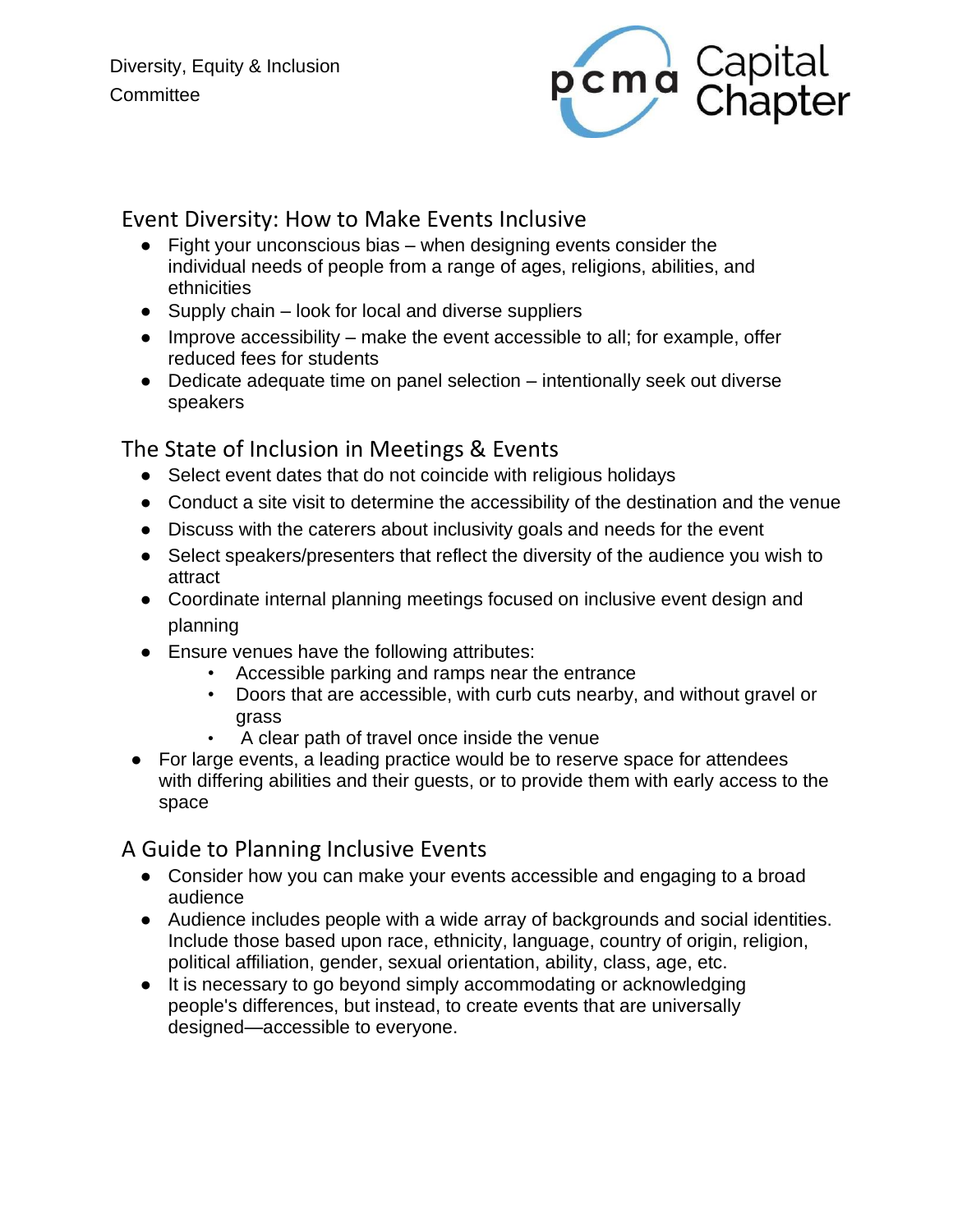#### Diversity, Equity & Inclusion **Committee**



● Universal Design is the design and composition of an environment so that it can be accessed, understood and used to the greatest extent possible by all people regardless of their age, size, ability or disability. All learning environments can be designed in advance, and in ongoing ways, to reflect the greatest possible array of participants' needs, preferences, and learning styles. Doing so is not just about meeting the needs of people with and without disabilities, but doing so demonstrates greater inclusion of all individuals and groups. Universal Design may not be fully achievable but is, nevertheless, an attitude or approach that is helpful to adopt.

#### Design Inclusive Meetings

- Design an inclusive event from the very beginning of the planning stage
- Begin your planning with the vision of making your event accessible for everyone and post the steps you are taking in your event marketing information
- Planning committee should have diverse representation
- Budget for interpreters and alternative learning format materials
- Look for venues that are easy and practical to navigate for people with disabilities
- Actively seek and hire suppliers that have diverse ownership or leadership, and with a proven history of inclusive employment practices.
- Menu selection and service styles should significantly affect the inclusiveness of your event. Collect allergy information and dietary restrictions from attendees. Accommodate people with disabilities in banquet and room sets.
- Communicate your plans with your participants and provide opportunities for them to communicate their needs to you. Ask for special needs requests during registration
- Marketing materials and graphics should reflect DEI, large print/braille/captions

#### Creating More Inclusive Events

- A planning team that is representative of social and cultural diversity will yield events that offer a more inclusive environment, while a planning team that is more homogenous when it comes to backgrounds, experiences and identities will have to work more deliberately to accomplish meaningful outreach and inclusivity
- Program needs to be thoughtfully aligned with your mission to not exclude others
- Educating across cultural boundaries necessitates that sometimes some people will feel foreign to an experience or set of information – but the foreignness must not feel like oppression, exclusion, or condemnation